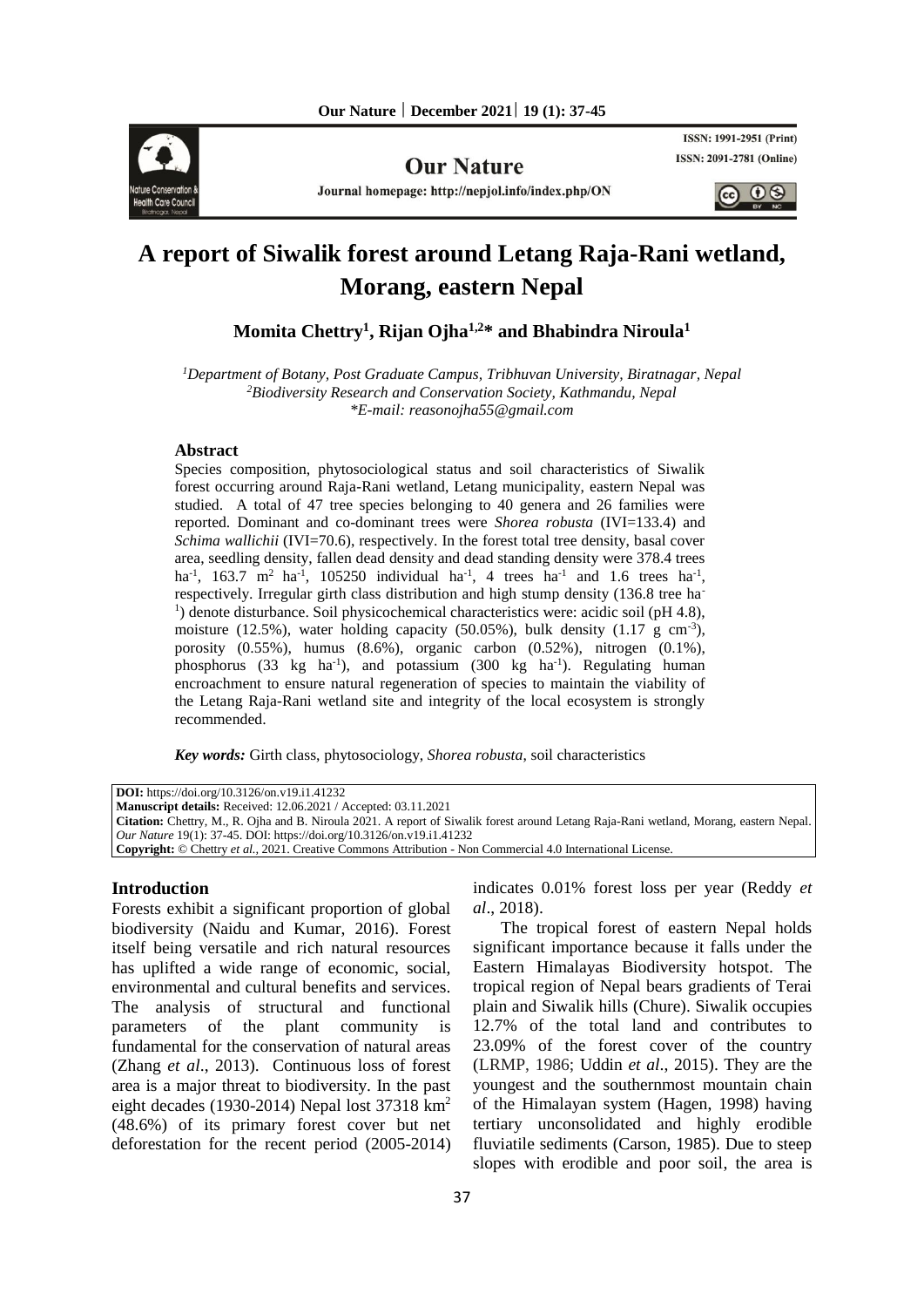unsuitable for agriculture and settlements. In eastern Nepal, Siwalik has widespread human settlements and associated disturbances. Siwalik Forest decreased by  $23\%$  (150 km<sup>2</sup>) in less than 35 years in eastern Nepal (Bhuju *et al*., 2007).

Few studies are confined to the Siwalik range of eastern Nepal (Nirola and Jha, 2011; Bhattrai and Mandal, 2016). Although a diverse climate and vegetation exist on the Siwalik range, the biodiversity is poorly understood. Furthermore, occurrence of moist and humid environment of the forest around the Raja-Rani wetland supports unique diversity, from tropical to temperate climate. In this context, the present study aims to provide baseline information about forest species composition, phytosociology, leaf litter mass and soil properties of the area.

### **Materials and methods**

### *Study area*

The study was conducted during 2017 to 2018 in Raja-Rani community forest area (1700 ha, 26°44.9'22'' N latitude, 87°28.9'10'' E longitude, 470 m altitude) situated in Letang Municipality-1, Morang district, Eastern Nepal (Fig. 1). The climate of the study has three distinct seasons, hot and humid summer; rain rich monsoon; cold and dry winters. In this region the average annual

### *Vegetation and litter mass analysis*

Quadrants of  $25\times25$  m<sup>2</sup> were randomly established for the study of trees (large, small and poles). Similarly, five quadrates of  $5\times 5$  m<sup>2</sup> and  $2\times2$  m<sup>2</sup> were used for sapling and seedling respectively. Diameters of more than 15 cm were large trees, between 10 to 15 cm small trees, between 5 to 10 cm poles, between 2 to 5 cm sapling and diameter below 2 cm were recorded as seedlings. A total of nine girth classes (10 to 510 cm with an interval of 30) were established, dead stump, standing dead and fallen trees was recorded. Herbarium of trees were prepared and brought to the Department of Botany, Post Graduate Campus, Tribhuvan University, Biratnagar for identification. Density, relative density, frequency, relative frequency, basal area and relative basal area and IVI were determined as Mishra (1968) and Zobel *et al*. (1987). Species

minimum temperature ranges from 12-19°C, the average annual maximum temperature ranges from 22-30°C and annual rainfall ranges from 1138-2671 mm (DFRS, 2014).

The forest lies around the Raja-Rani wetland with rich biological diversity. It is a religious and historic place of the Dhimal tribe and an important tourist destination of eastern Nepal. Local community depends on the area for collection of fodder, fuel wood, wild foods, medicinal plants and livestock grazing.



Figure 1. Map of the study area.

diversity parameters such as Equitability (Evenness) (Pielou, 1966), Simpson index (Simpson, 1949), Shannon-Wiener index (Shannon and Weaver, 1963), and species richness (Margalef, 1958) were calculated. Leaf litter mass was measured seasonally from the litter trap  $(1 \times 1 \text{ m}^2)$  fixed on the forest floor in each sampling plot from April 2017 to March 2018.

# *Soil analysis*

Soil samples were collected from randomly placed pits of  $10\times10\times15$  cm<sup>3</sup> depth. Large pieces of plant materials, fine roots and pebbles were removed carefully from each sample. Each sample was mixed and pooled as one replicate. Soil moisture, water holding capacity, organic matter, soil texture, porosity, bulk density, carbon, pH, total nitrogen, total phosphorus and potassium were analyzed using standard methods (Table 1).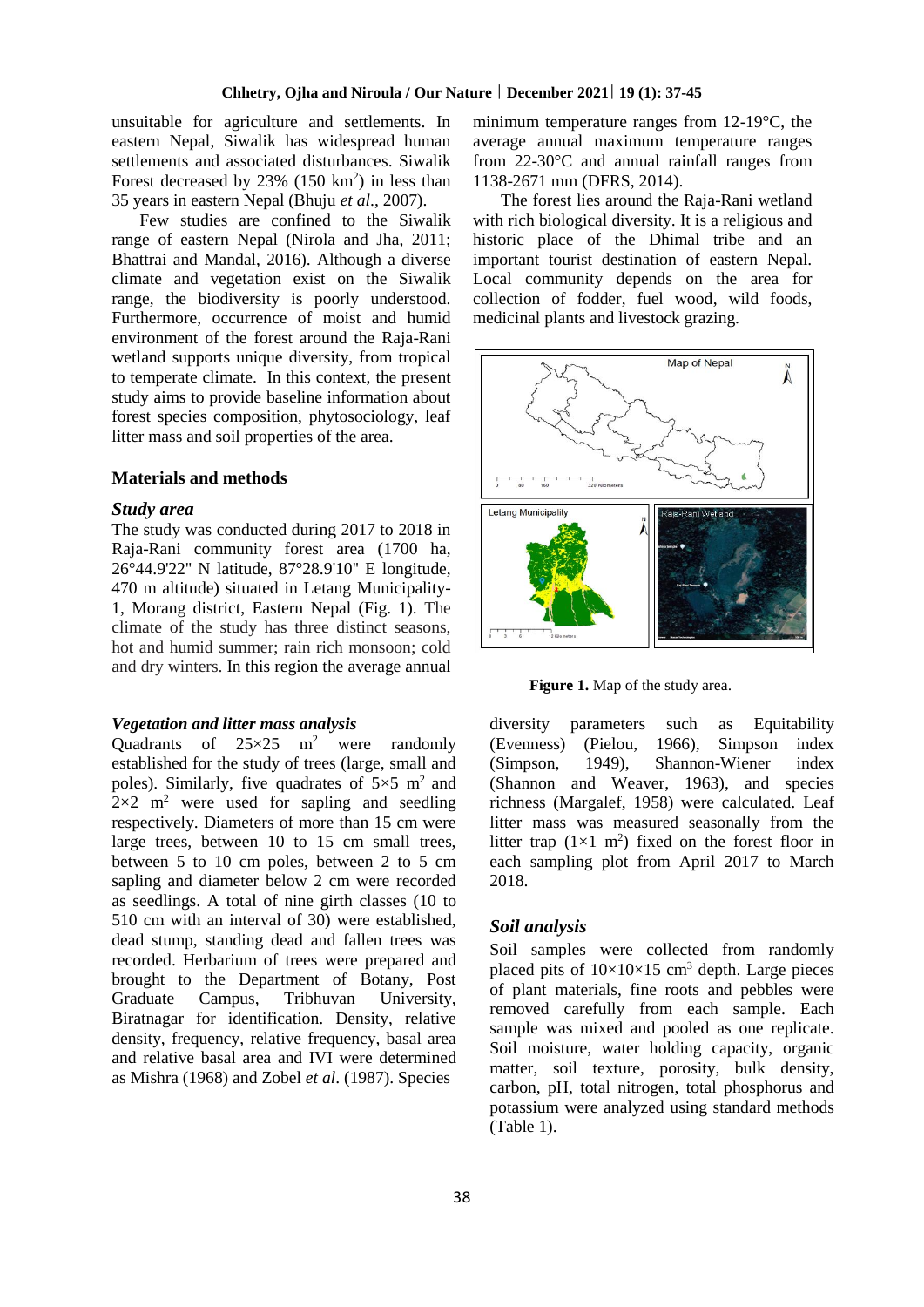|    | S.N. Soil property       | <b>Tuble 1:</b> Method of Boll and yold about in the blady.<br><b>Analysis method</b> | Unit                  | <b>References</b>               |
|----|--------------------------|---------------------------------------------------------------------------------------|-----------------------|---------------------------------|
|    | Soil moisture            | Oven drying method                                                                    | %                     | (Piper, 1966)                   |
| 2  | Water holding capacity - |                                                                                       | %                     | (Zobel et al., 1987)            |
| 3  | <b>Humus</b>             |                                                                                       | $\%$                  | (Zobel <i>et al.</i> , 1987)    |
| 4  | Soil texture             | Sieve method                                                                          | %                     | (Piper, 1966)                   |
| 5  | Porosity                 |                                                                                       | $\%$                  | (Blake, 1965)                   |
| 6  | Bulk density             | Core sampling method                                                                  | $g \text{ cm}^{-3}$   | (Blake, 1965)                   |
|    | Soil Organic Carbon      | Titrimetric method                                                                    | $\%$                  | (Kalembasa and Jenkinson, 1973) |
| 8  | Organic Matter           | Titrimetric method                                                                    | $\frac{0}{0}$         | (Kalembasa and Jenkinson, 1973) |
| 9  | pH                       | pH meter                                                                              |                       | (Piper, 1966)                   |
| 10 | Total nitrogen           | Micro Kjeldahl Method                                                                 | $\%$                  | (Bremner, 1960)                 |
| 11 | Phosphorus               | Olsen's method                                                                        | $Kg$ ha <sup>-1</sup> | (Jackson, 1958)                 |
| 12 | Potassium                | Flame photometer method $Kg$ ha <sup>-1</sup> (Knudsen <i>et al.</i> , 1983)          |                       |                                 |

**Table 1**. Method of soil analysis used in the study.

# **Results**

A total of 47 tree species belonging to 26 families and 40 genera are recorded from the area (Table 2). Euphorbiaceae was the largest family with 5 species followed by Fabaceae (4), Combretaceae, Myrtaceae, Rubiaceae and Theaceae (3 species in each). Apocynaceae, Fabaceae, Meliaceae, Rosaceae had 2 species in each and the rest of the families had single species in each.

*Shorea robusta* was the dominant species (IVI=133.4); *Schima wallichii* (IVI 70.57) was codominant, followed by *Croton roxburghii* (IVI 36.56) in the forest (Table 3). The tree density and basal area were 378.38 trees  $ha^{-1}$ , 163.66 m<sup>2</sup>  $ha^{-1}$ , respectively (Table 4). The higher dead stump denotes (136.8 stump ha<sup>-1</sup>) denotes the disturbance.

The forest has more seedlings than saplings and poles (Fig.2). There was a higher density of young tree species in the study area. The relationship between girth class distribution and density of total trees, *S. robusta* and *S. wallichii* of Siwalik forest around Letang Raja-Rani wetland, Eastern Nepal is given in figure 3.

The summer season had maximum litter mass  $(27025 \text{ kg} \text{ ha}^{-1})$  followed by the winter season  $(9000 \text{ kg} \text{ ha}^{-1})$  and least in the rainy season  $(1705 \text{ m})$  $kg$  ha<sup>-1</sup>).

The soil was acidic, rich in organic matter and clayey (Table 5).

**Table 2.** Enumeration of Siwalik forest trees around Letang Raja-Rani wetland, eastern Nepal.

|    | S.N. Family        | <b>Species</b>                                | <b>Local Name</b> |
|----|--------------------|-----------------------------------------------|-------------------|
|    | Alangiaceae        | Alangium salvifolium (L.f)                    | Asare             |
| 2  | Anacardiaceae      | Rhus succedanea L.                            | <b>Bhalayo</b>    |
| 3  | Apocynaceae        | Alstonia scholaris (L.) Benth.                | Chhativan         |
| 4  | Apocynaceae        | Holarrhena pubenscens (Buch-Ham.) Wall.ex DC. | Aulekhirro        |
| 5  | Arecaceae          | Caryota urens L.                              | Rang vang         |
| 6  | <b>Burseraceae</b> | Garuga pinnata Roxb.                          | Dabdabe           |
|    | Combretaceae       | Terminalia alata Heyneex. Roth                | Saaj              |
| 8  | Combretaceae       | T. chebula Retz.                              | Harro             |
| 9  | Combretaceae       | T. bellirica (Gaerth.) Roxb.                  | Barro             |
| 10 | Corditaceae        | <i>Ehretia acuminate</i> R.Br.                | Dhatrunga         |
| 11 |                    | Dipterocarpaceae Shorea robusta Gaertn.       | Sal/ Sakhuwa      |
| 12 | Ebenaceae          | Diospyros tomentosa Roxb.                     | Kalikath          |
| 13 | Elaeagnaceae       | Elaeagnus infundibularis Momiy.               | Guyelo            |
|    | 14 Euphorbiaceae   | Croton roxburghii N.P.Balakr.                 | Aaulea            |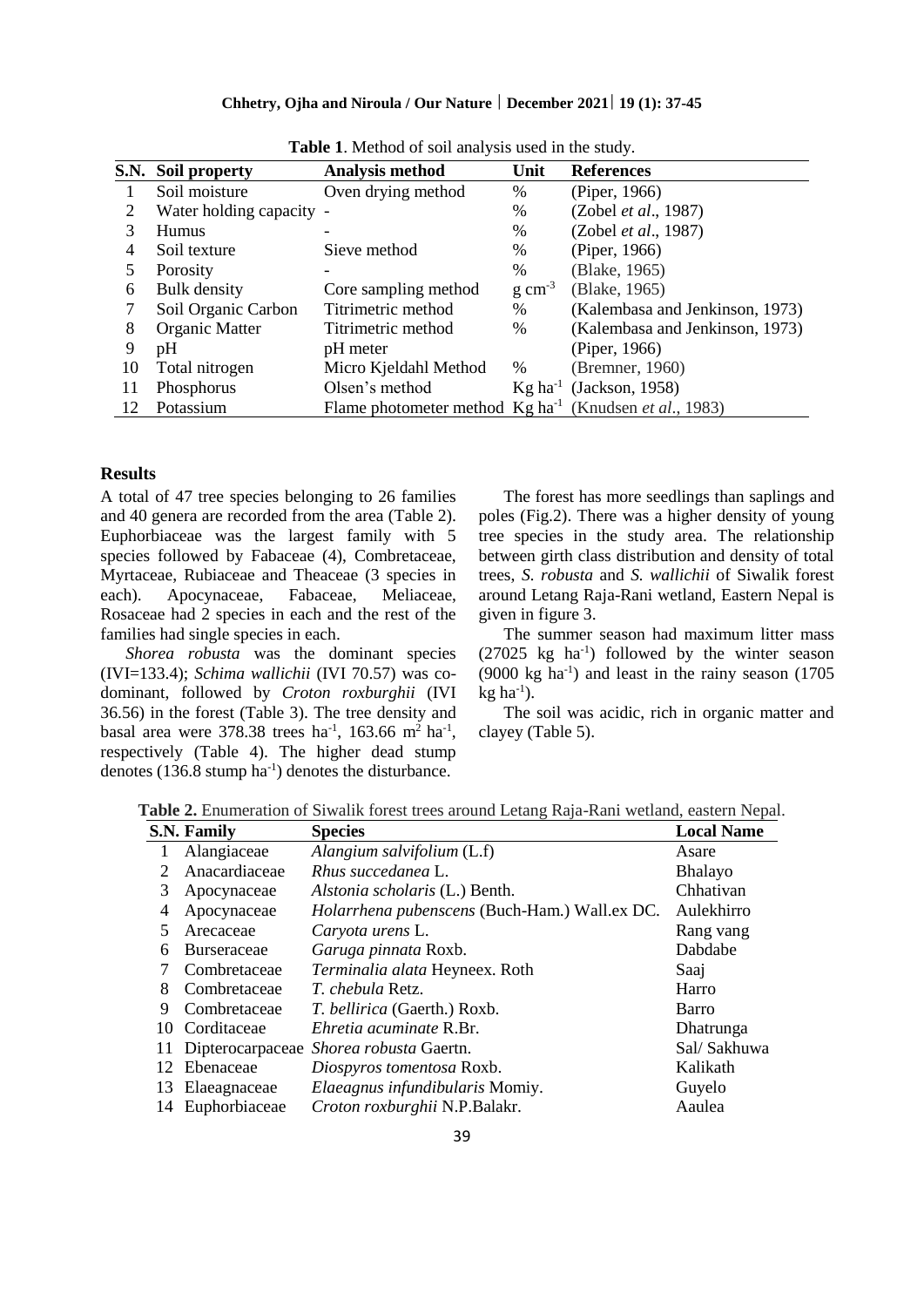| 15 | Euphorbiaceae  | Mallotus philippensis (Lam.) Mull.Arg.          | Sindure      |
|----|----------------|-------------------------------------------------|--------------|
| 16 | Euphorbiaceae  | Trewia nudiflora (L.)                           | Pithari      |
| 17 | Euphorbiaceae  | Macaranga indica Wight                          | Malata       |
| 18 | Euphorbiaceae  | Phyllanthus emblica L.                          | Ban amala    |
| 19 | Fabaceae       | Albizia julibrissin (Durazz)                    | Ratosiris    |
| 20 | Fabaceae       | A. <i>lebbeck</i> (L.) Benth                    | Padkesiris   |
| 21 | Fabaceae       | Albizia sp.                                     | Laharesiris  |
| 22 | Fabaceae       | Cassia fistula L.                               | Rajbrikshya  |
| 23 | Fagaceae       | Castanopsis indica (Roxb.)                      | Dhalnekatush |
| 24 | Fagaceae       | C. tribuloides (Sm.) A.DC.                      | Musurekatush |
| 25 | Lauraceae      | Litsea monopetala (Roxb.)                       | Kutmero      |
| 26 | Lecythidaceae  | Careya arborea Roxb.                            | Kumbhi       |
| 27 | Lythraceae     | Lagerstroemia parviflora Roxb.                  | Botdhayero   |
| 28 | Magnoliaceae   | Michelia doltsopa (L.) Bill.explore             | Chaap        |
| 29 | Malvaceae      | Sterculia villosa (Roxb.)                       | Odane/Odal   |
| 30 | Meliaceae      | Trichilia connaroides (Wight&Am.) Bentv.        | Akhataruwa   |
| 31 | Meliaceae      | Toona serrata (Royle) M.Roem.                   | Tooni        |
| 32 | Myristicaceae  | <i>Knema tenuinervia</i> W.J.de Wilde           | Ban suntala  |
| 33 | Myrtaceae      | Cleistocalyx operculatus (Roxb.)                | Kyamuna      |
| 34 | Myrtaceae      | Syzygium cumini (L.) Skeels                     | Jamun        |
| 35 | Myrtaceae      | S. nervosum (DC)                                | Fadir        |
| 36 | Rosaceae       | Prunus sp.                                      |              |
| 37 | Rosaceae       | Docynia indica (Wall.) Decne                    | Mehel        |
| 38 | Rubiaceae      | Adina cordifolia (wild.ex. Roxb) Benth. & Hook. | Karam        |
| 39 | Rubiaceae      | Cephalanthus tetrandra (Roxb).                  | Paanisimali  |
| 40 | Rubiaceae      | Hymenopogon parasiticus Wall.                   | Hansraj      |
| 41 | Rutaceae       | Zanthoxylum armatum (DC., Prodr.)               | Timur        |
| 42 | Sapindaceae    | Acer oblongum Wall.ex.DC.                       | Phirphire    |
| 43 | Sterculiaceae  | Pterospermum acerifolium (L.) Willd.            | Hatti Pailey |
| 44 | Sonneratiaceae | Duabanga grandiflora (Roxb.ex.DC.) Walpers.     | Lampate      |
| 45 | Theaceae       | Schima wallichii (DC.) Korth.                   | Uttish       |
| 46 | Theaceae       | Unidentified sp.1                               | Chari dane   |
| 47 | Theaceae       | Unidentified sp.2                               | Tilke        |

**Table 3**. Density, frequency, basal area and importance value index (IVI) Siwalik forest trees around Letang Raja-Rani wetland, eastern Nepal. (Mean  $\pm$  S.E.)

|    | S.N. Species              | Density (tree ha <sup>1</sup> ) Frequency $(\% )$ |              | Basal area $(m^2 ha^1)$ | <b>IVI</b>      |
|----|---------------------------|---------------------------------------------------|--------------|-------------------------|-----------------|
|    | Acer oblongum             | $0.8 + 0.4$                                       | $5\pm1$      | $0.007 \pm 0.04$        | $0.94 \pm 0.4$  |
| 2  | Adina cordifolia          | $4.8 \pm 0.98$                                    | $15 + 1.73$  | $0.123 \pm 0.16$        | $3.67 \pm 0.8$  |
| 3  | Alangiu msalvifolium      | $1.6 \pm 0.5$                                     | $10+1.41$    | $0.013 \pm 0.05$        | $2.14 \pm 0.6$  |
| 4  | Albizia julibrissin       | $1.6 \pm 0.5$                                     | $10+1.41$    | $0.0014 \pm 0.017$      | $2.13 \pm 0.6$  |
| 5  | Albizia lebbeck           | $0.8 + 0.4$                                       | $5\pm1$      | $0.001 \pm 0.014$       | $1.5 \pm 0.5$   |
| 6  | Albizia sp. (Laharesiris) | $0.8 + 0.4$                                       | $5\pm1$      | $0.0007 \pm 0.01$       | $1.42 \pm 0.5$  |
| 7  | Alstonia scholaris        | $0.8 + 0.4$                                       | $5\pm1$      | $0.06 \pm 0.11$         | $0.76 \pm 0.4$  |
| 8  | Careva arborea            | $0.8 + 0.4$                                       | $5\pm1$      | $0.0098 \pm 0.04$       | $1.43 \pm 0.5$  |
| 9  | Cassia fistula            | $1.6 \pm 0.5$                                     | $5\pm1$      | $0.015 \pm 0.05$        | $0.88 + 0.4$    |
| 10 | Castanopsis indica        | $0.8 + 0.4$                                       | $5\pm1$      | $0.004 \pm 0.03$        | $0.71 \pm 0.4$  |
| 11 | Cleistocalyx operculatus  | $0.8 + 0.4$                                       | $5\pm1$      | $0.003 \pm 0.02$        | $0.71 \pm 0.4$  |
| 12 | Croton roxburghii         | $14.4 \pm 1.7$                                    | $40\pm 2.83$ | $0.34 \pm 0.26$         | $36.56 \pm 2.7$ |
| 13 | Duabanga grandiflora      | $1.6 \pm 0.5$                                     | $10+1.41$    | $0.006 \pm 0.03$        | $2.44 \pm 0.7$  |
| 14 | Diospyros tomentosa       | $3.2 \pm 0.8$                                     | $15 + 1.73$  | $0.012 \pm 0.05$        | $4.21 \pm 0.9$  |
| 15 | Docynia indica            | $0.8 + 0.4$                                       | $5\pm1$      | $0.0008 \pm 0.01$       | $0.71 \pm 0.4$  |
| 16 | Elaeagnus infundibularis  | $0.8 + 0.4$                                       | $5\pm1$      | $0.006 \pm 0.034$       | $0.94 \pm 0.4$  |
| 17 | Garuga pinnata            | $0.8 + 0.4$                                       | $5\pm1$      | $0.007 \pm 0.04$        | $0.71 \pm 0.4$  |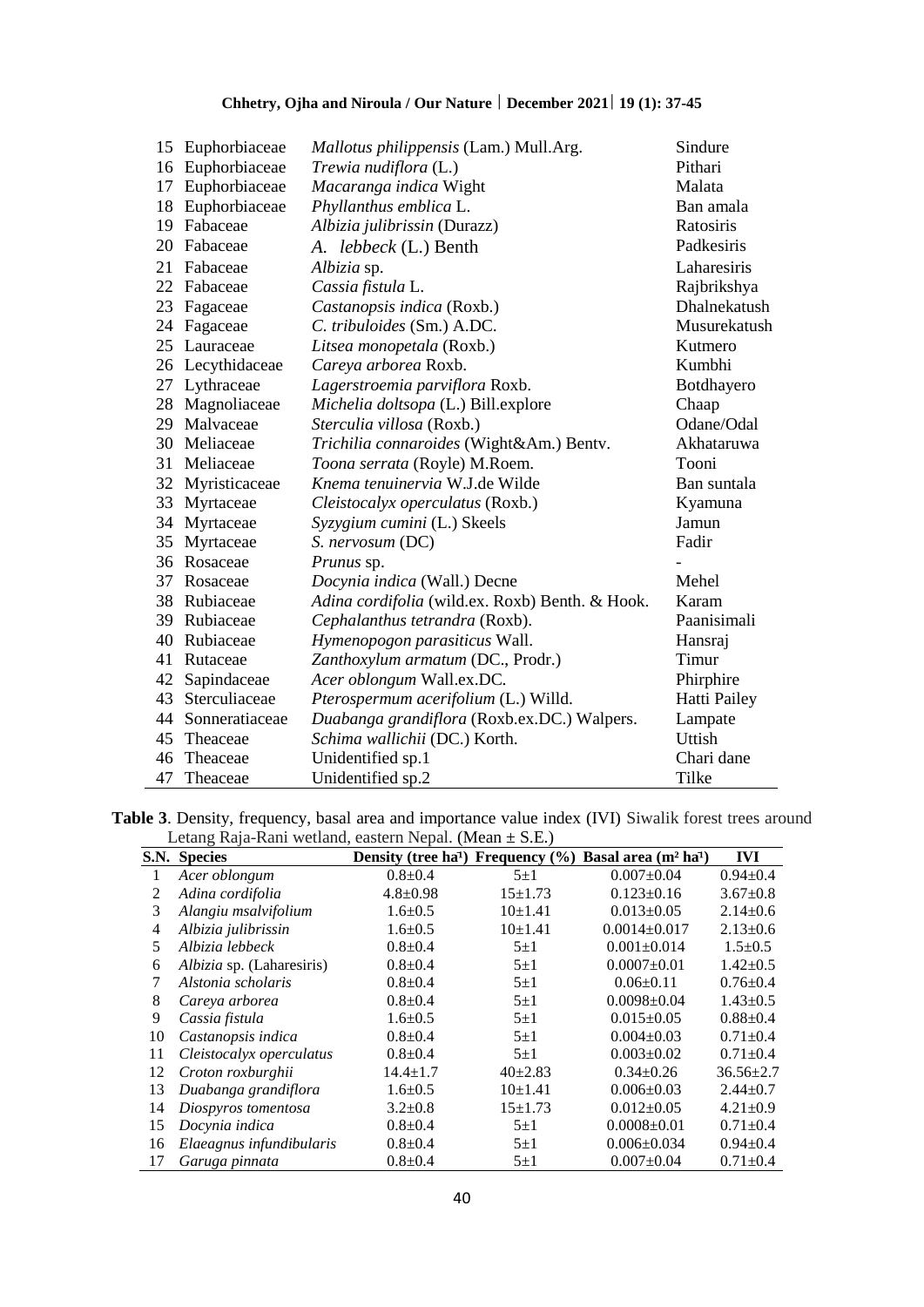|    |                          | $3.2 \pm 0.8$     | $15 + 1.73$  | $0.17 \pm 0.18$    | $2.53 \pm 0.7$  |
|----|--------------------------|-------------------|--------------|--------------------|-----------------|
| 18 | Holarrhena pubescens     |                   |              |                    |                 |
| 19 | Hymenopogon parasiticus  | $7.2 + 1.7$       | $10\pm1$     | $0.4013 \pm 0.28$  | $2.96 \pm 0.7$  |
| 20 | Knema tenuinervia        | $0.8 + 0.4$       | $5 + 1$      | $0.001 \pm 0.01$   | $1.42 \pm 0.5$  |
| 21 | Lagerstroemia parviflora | $8 + 1.3$         | $35 + 2.65$  | $0.62 \pm 0.35$    | $9.58 \pm 1.4$  |
| 22 | Litsea monopetala        | $0.8 + 0.4$       | $5 + 1$      | $0.002 \pm 0.02$   | $0.71 + 0.4$    |
| 23 | Macaranga indica         | $0.8 + 0.4$       | $5 + 1$      | $0.0007 + 0.01$    | $1.42 \pm 0.5$  |
| 24 | Mallotus philippensis    | $0.8 + 0.4$       | $5\pm1$      | $0.003 \pm 0.02$   | $1.50 \pm 0.5$  |
| 25 | Michelia doltsopa        | $0.8 + 0.4$       | $5\pm1$      | $0.04 \pm 0.09$    | $1.59 \pm 0.6$  |
| 26 | Phyllanthus emblica      | $0.8 + 0.4$       | $5\pm1$      | $0.005 \pm 0.03$   | $1.56 \pm 0.6$  |
| 27 | <i>Prunus</i> sp.        | $0.8 + 0.4$       | $5\pm1$      | $0.001 \pm 0.01$   | $1.56 \pm 0.6$  |
| 28 | Pterospermum acerifolium | $2.4 \pm 0.7$     | $10+1.41$    | $0.008 \pm 0.04$   | $2.03 \pm 0.6$  |
| 29 | Rhus succedanea          | $1.6 + 0.5$       | $5\pm1$      | $0.002 \pm 0.02$   | $1.70 \pm 0.6$  |
| 30 | Schima wallichii         | $72.18 \pm 3.8$   | $90+4.24$    | $29.26 \pm 2.42$   | $70.57 \pm 3.7$ |
| 31 | Shorea robusta           | $135.2 \pm 5.2$   | $100+4.47$   | $131.07 \pm 5.12$  | $133.4 \pm 5.2$ |
| 32 | Sterculia villosa        | $21.6 \pm 2.1$    | $45 + 3$     | $0.64 \pm 0.36$    | $11.65 \pm 1.5$ |
| 33 | Syzygium cumini          | $1.6 \pm 0.5$     | $10+1.41$    | $0.02 \pm 0.06$    | $1.66 \pm 0.6$  |
| 34 | Syzygium nervosum        | $0.8 + 0.4$       | $5\pm1$      | $0.093 \pm 0.14$   | $0.8 + 0.4$     |
| 35 | Terminalia alata         | $1.6 \pm 0.5$     | $10+1.41$    | $0.16 \pm 0.18$    | $1.57 \pm 0.6$  |
| 36 | Terminalia bellirica     | $0.8 + 0.4$       | $5\pm1$      | $0.0045 \pm 0.03$  | $0.94 \pm 0.4$  |
| 37 | Terminalia chebula       | $1.6 \pm 0.5$     | $5 + 1$      | $0.003 \pm 0.02$   | $0.87 + 0.4$    |
| 38 | Toona serrata            | $0.8 + 0.4$       | $5\pm1$      | $0.0007 + 0.01$    | $1.42 \pm 0.5$  |
| 39 | Trewia nudiflora         | $5.6 \pm 1.06$    | $15 + 1.73$  | $0.0098 \pm 0.04$  | $3.31 \pm 0.8$  |
| 40 | Trichilia connaroides    | $0.8 + 0.4$       | $5\pm1$      | $0.004 \pm 0.03$   | $0.71 + 0.4$    |
| 41 | Unidentified sp.1        | $14.4 \pm 1.7$    | $35 + 2.65$  | $0.59 \pm 0.34$    | $7.79 \pm 1.2$  |
| 42 | Unidentified sp.2        | $0.8 + 0.4$       | $5 + 1$      | $0.010 \pm 0.04$   | $0.94 + 0.4$    |
| 43 | Zanthoxylum armatum      | $0.8 + 0.4$       | $5\pm1$      | $0.0003 \pm 0.008$ | $1.42 \pm 0.5$  |
|    | <b>Total</b>             | $323.38 \pm 8.04$ | $605 \pm 11$ | $163.72 \pm 5.7$   | $300+7.7$       |

**Table 4.** Status of forest stand around Raja-Rani wetland, eastern Nepal.

| <b>Parameter</b>                   | <b>Status</b> |
|------------------------------------|---------------|
| Density (Trees $ha^{-1}$ )         | 378.38        |
| Basal area $(m^2 \text{ ha}^{-1})$ | 163.66        |
| Diversity index H'                 | 1.65          |
| Concentration of dominance         | 0.33          |
| Species richness                   | 2.65          |
| Evenness                           | 0.59          |
| Standing dead (Trees $ha^{-1}$ )   | 1.6           |
| Fallen tree (Trees $ha^{-1}$ )     | 4.0           |
| Rotten trees (Trees $ha^{-1}$ )    | 0.8           |
| Dead stump (Trees $ha^{-1}$ )      | 136.8         |



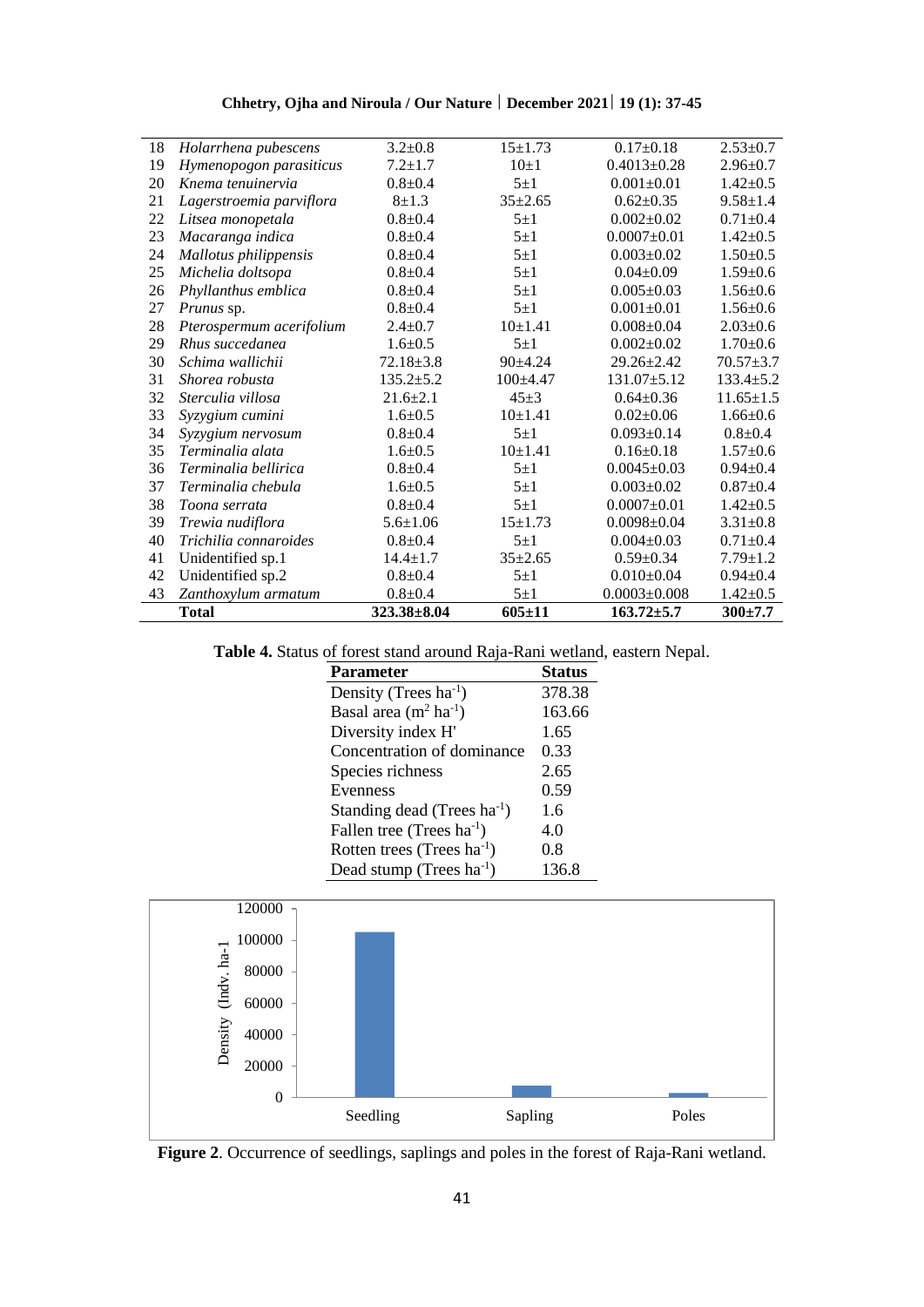

**Figure 3**. The relationship between girth class distribution and density of total trees, *Shorea robusta* and *Schima wallichii* of Siwalik forest around Letang Raja-Rani wetland, eastern Nepal.

**Table 5.** Soil physicochemical characteristics (0−15 cm depth) from Raja-Rani forest (Mean±  $\alpha$ ,  $\alpha$ ,  $\alpha$ 

|                | S.N. Soil properties                 | <b>Mean</b> ±SE  |
|----------------|--------------------------------------|------------------|
| 1              | Soil Moisture (%)                    | $12.5 \pm 0.9$   |
| $\overline{c}$ | pH                                   | $4.8 + 0.17$     |
| 3              | $BD (g cm-3)$                        | $1.17+0.07$      |
| 4              | Porosity                             | $0.55+0.01$      |
| 5              | WHC $(%)$                            | $50.05 \pm 1.43$ |
| 6              | Soil Texture                         |                  |
|                | Sand $(\%)$                          | $15.67 \pm 2.71$ |
|                | Silt $(\%)$                          | 23.57±1.4        |
|                | Clay(%)                              | $60.8 + 2.54$    |
| 7              | Humus (%)                            | $8.64 \pm 2.85$  |
| 8              | Soil Organic Carbon (%)              | $0.52 \pm 0.09$  |
| 9              | Organic matter (%)                   | $0.89 + 0.12$    |
| 10             | Total Nitrogen (%)                   | $0.13 \pm 0.02$  |
| 11             | Phosphorus ( $Kg$ ha <sup>-1</sup> ) | $33 + 3.33$      |
| 12             | Potassium ( $Kg$ ha <sup>-1</sup> )  | $300+9.38$       |

# **Discussion**

### *Soil characteristics*

The humus rich (8.64 %), clayey soil (60.8 %) had acidic pH (4.8) in the forest. More acidic pH (4.2) was reported in pure *Shorea* forest of Udaypur district (Paudel and Sah, 2003); the soil pH was between 5.6 and 6.2 in Chure range of Ilam district (Nirola and Jha, 2011). Comparative study of bulk density, pH, water holding capacity (WHC), organic matter and soil texture in the teraisal forest,

#### *Forest status*

In *S. robusta* dominated forest, Bhattarai (2008) reported similar IVI (130) in Namuna community forest Salbari, Jhapa; lower IVI (60.95-64.61) in churia range of Ilam (Nirola and Jha, 2011); higher IVI (183) in Tropical moist sal forest, Sunsari (Mandal, 1999). In the Namuna community forest Salbari, Jhapa higher tree density (1790 tree ha<sup>-1</sup>) and lower basal area  $(31.45 \text{ m}^2 \text{ ha}^{-1})$  were observed

Jhapa; tropical moist forest Sunsari and tropical hill

sal forest, Ilam is presented in figure 4.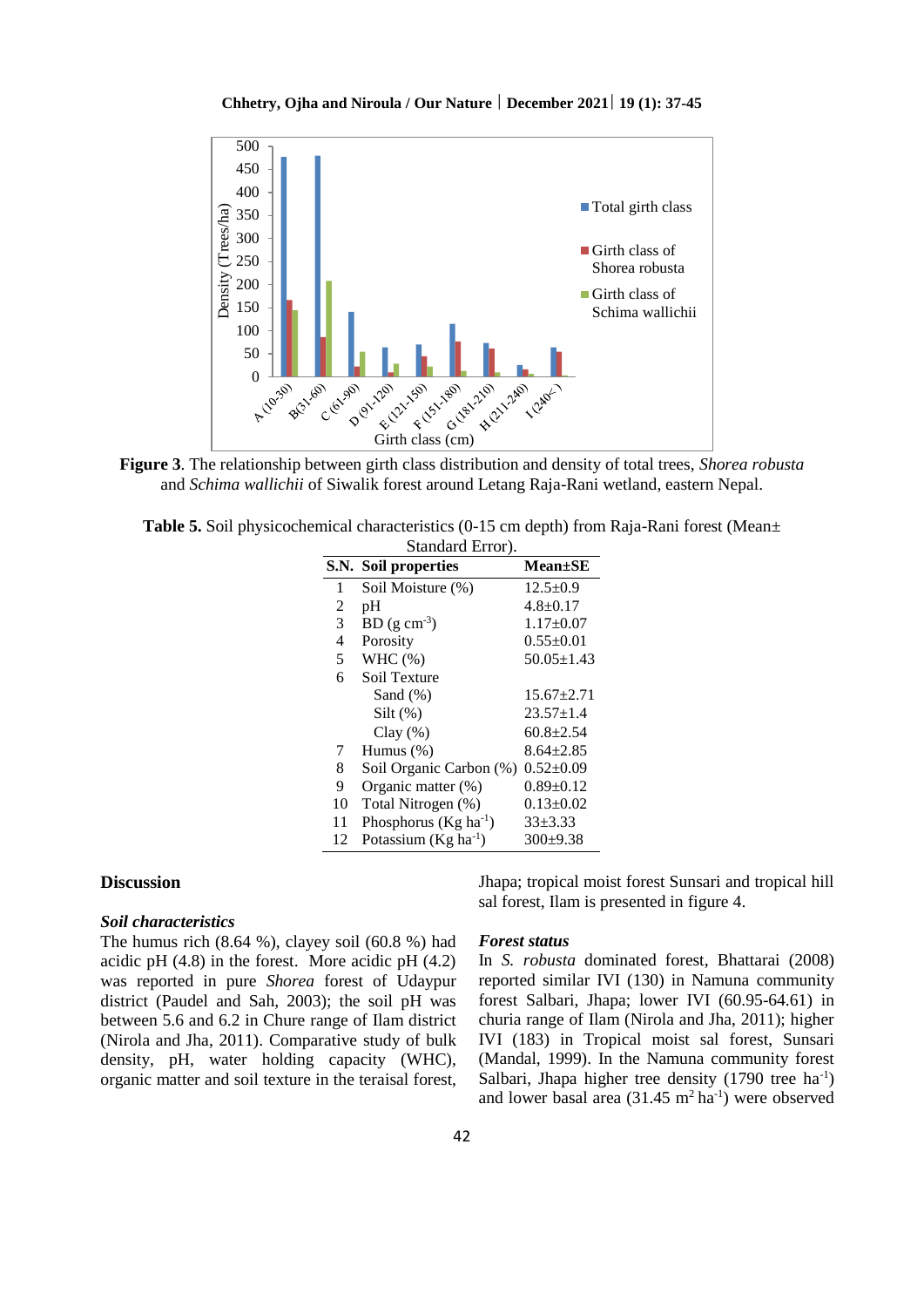than the present study. Gautam and Mandal (2018) reported higher species richness (9.11), diversity index (3.08) and evenness (0.59) in the tropical moist forest of Sunsari. In the present study, a higher concentration of dominance (0.33) is due to sharing of large proportions by a few species (Singh and Singh, 1991).

The Shannon-Wiener index of the tree species from the present study is compared with different forest stands of eastern Nepal (Table 6), which indicated that a similar diversity index of the forest stand was observed by Mandal (1999) in Tropical Plateau Sal forest but diversity index of the present study was lowest among them. The close canopy of the present forest stand may be the reason for the low diversity index.

A similar density of the sapling was recorded by Bhattarai (2008) in Namuna community forest Salbari, Jhapa. The highest number of seedlings also supports the properties of soil or litter. Minimum records of sapling and poles density of trees showed the impact of human encroachment. Further, irregular girth class distribution of tree, high stump density indicated the disturbance. The occurrence of dead stump marked the cutting of trees.



**Figure 4**. Comparative study of soil characteristics in different forest stand of eastern Nepal.

| <b>Forests and localities</b>                                     |      | H' index References                    |
|-------------------------------------------------------------------|------|----------------------------------------|
| <b>Tropical Plateau Sal forest</b>                                | 1.66 | (Mandal, 1999)                         |
| Temperate Zone forest, TinjureMilke area 2.4-2.61 (Koirala, 2004) |      |                                        |
| Tropical moist forest, Sunsari                                    | 3.08 | (Gautam and Mandal, 2018)              |
| Temperate Zone forest, Ilam                                       |      | 3.22-3.68 (Chettri and Shrestha, 2019) |
| Tropical forest Siwalik hill, Eastern Nepal 1.65                  |      | Present study                          |

# **Conclusion**

The forest is under stress due to uncontrolled visitors, collection of forest products, livestock grazing, tree cutting and forest fire. Minimum

diversity index (H<sup>-1</sup>), species richness (d), high stump density and irregular girth class are threats.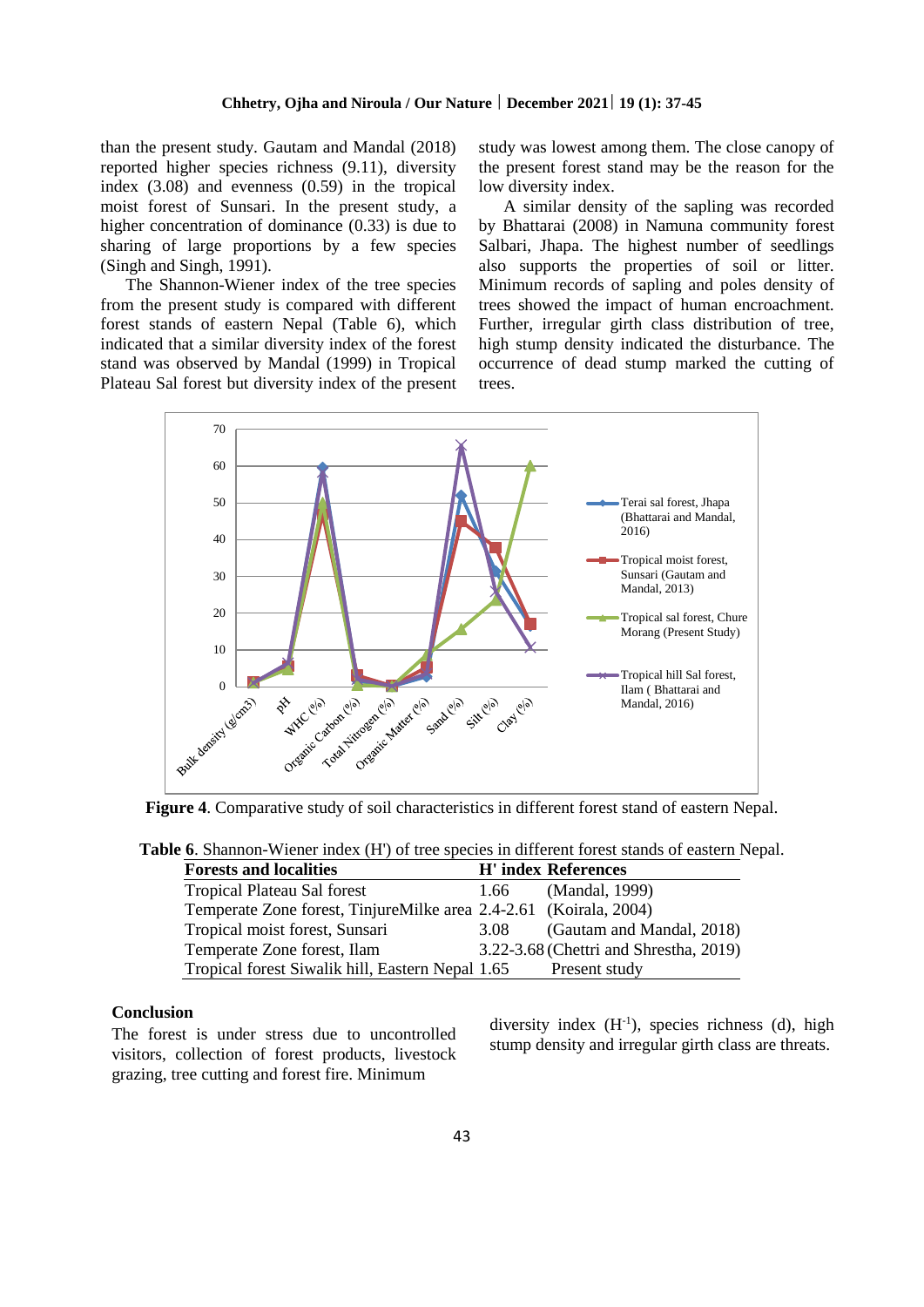Regulating human encroachment to ensure natural regeneration of species to maintain the viability of Letang Raja-Rani wetland site and integrity of the local ecosystem is strongly recommended.

### **Acknowledgments**

The authors are thankful to Prof. Dr. Sasinath Jha, Former Head, Department of Botany, Post Graduate Campus, Tribhuvan University, Biratnagar for kind support and encouragement to complete this work. We express sincere gratitude to Prof. Dr. Umesh Koirala, Head, Department of Botany, Post Graduate Campus, Tribhuvan University, Biratnagar to carry out the work. The authors are grateful to Akal Bahadur Magar, a local of Letang Raja-Rani village for his help during the fieldwork.

#### **References**

- Bhattarai, K.P. 2008. Vegetation analysis of Namuna Community Forest of Salbari, Sanischare VDC in Jhapa District, Eastern Nepal. *Journal of Natural History Museum 23:* 12-15. <https://doi.org/10.3126/jnhm.v23i0.1834>
- Bhattarai, K.P. and T.N. Mandal. 2016. Effect of altitudinal variation on the soil characteristics in Sal (*Shorearobusta*gaertn.) forests of eastern Nepal. *Our Nature 14(1):*30- 38[.https://doi.org/10.3126/on.v14i1.1643](https://doi.org/10.3126/on.v14i1.16438) [8](https://doi.org/10.3126/on.v14i1.16438)
- Bhuju, D.R., P.B. Yonjon and B. Baidya. 2007. Landscape pattern and its change in the Churia of eastern Nepal. *Ecoprint14:* 65- 71.

<https://doi.org/10.3126/eco.v14i0.4827>

- Blake, G.R. 1965. Bulk density. In: *Methods of soil analysis. Part 1: Physical properties*, Black CA (ed.). American Society of Agronomy: Madison, WI: 374–390. [https://doi.org/10.2134/agronmonogr9.1.c](https://doi.org/10.2134/agronmonogr9.1.c30) [30](https://doi.org/10.2134/agronmonogr9.1.c30)
- Bremner, J.M. 1960. Determination of nitrogen in soil by the Kjeldahl method. *The Journal of Agricultural Science 55(1):*11-33. [https://doi.org/10.1017/S0021859600021](https://doi.org/10.1017/S0021859600021572) [572](https://doi.org/10.1017/S0021859600021572)
- Carson, B. 1985. *Erosion and sedimentation processes in the Nepal Himalaya*.

ICIMOD Occasional Paper I. International Centre for Integrated Mountain Development, Kathmandu. <https://doi.org/10.53055/ICIMOD.9>

- Chhetri, N.B.K. and K.K. Shrestha.2019. Floristic diversity and important value indices of tree species in lower Kanchenjunga Singhalila ridge Eastern Nepal. *American Journal of Plant Sciences 10(1):*248- 263[.https://doi.org/10.4236/ajps.2019.101](https://doi.org/10.4236/ajps.2019.101019) [019](https://doi.org/10.4236/ajps.2019.101019)
- DFRS2014. *Churia forests of Nepal* (2011-2013), Forest Resource Assessment Nepal Project, Department of Forest Research and Survey, Kathmandu, Nepal.
- Gautam, T.P. and T.N. Mandal. 2018. Effect of disturbance on plant species diversity in moist tropical forest of eastern Nepal. *Our Nature 16(1):*1-7. <https://doi.org/10.3126/on.v16i1.21558>
- Hagen, T. 1998. *Nepal-the Kingdom of Himalaya*  $(4<sup>th</sup>$  ed.). Himal Books, Lalitpur, Nepal.
- Jackson, M.L. 1958. *Soil chemical analysis*, Prentice Hall. Inc., Englewood Cliffs, New York.
- Kalembasa, S.J. and D.S. Jenkinson. 1973. A comparative study of titrimetric and gravimetric methods for the determination of organic carbon in soil. *Journal of Science, Food and Agriculture 24:*1085-1090.
	- <https://doi.org/10.1002/jsfa.2740240910>
- Knudsen, D., G.A. Peterson and P.F. Pratt.1983. "Lithium, sodium, and potassium." *Methods of Soil Analysis: Part 2 Chemical and Microbiological Properties 9:* 225-246. [https://doi.org/10.2134/agronmonogr9.2.2](https://doi.org/10.2134/agronmonogr9.2.2ed.c13) [ed.c13](https://doi.org/10.2134/agronmonogr9.2.2ed.c13)
- Koirala, M. 2004. Vegetation composition and diversity of PiluwaMicro-watershed in Tinjure-Milke region, east Nepal. *Himalayan journal of Sciences 2(3):* 29-32. <https://doi.org/10.3126/hjs.v2i3.227>
- LRMP, 1986. *Land Utilization Report. Land Resources Mapping Project (LRMP)*, Kenting Earth Sciences Limited, Government of Nepal and Government of Canada.